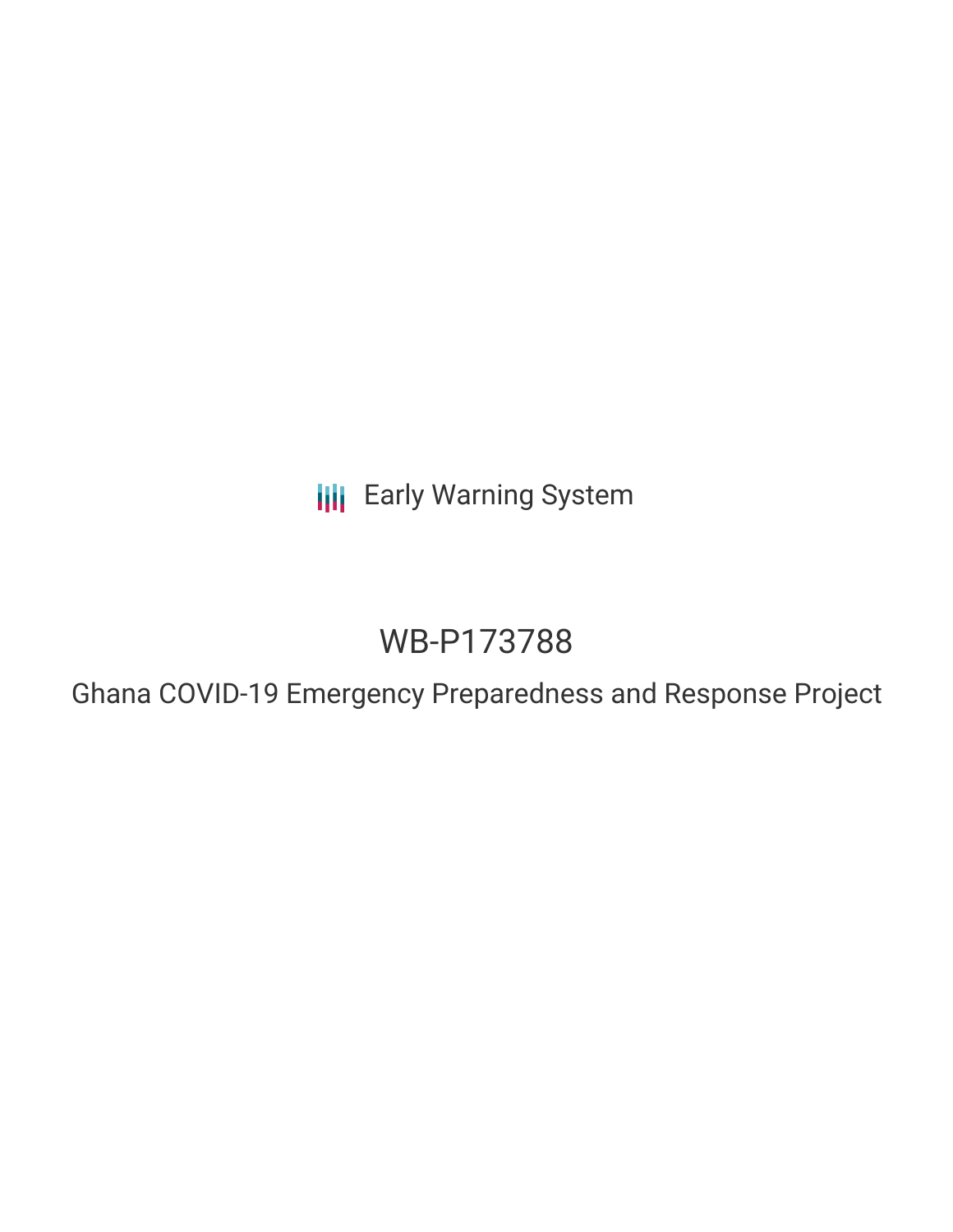

## **Quick Facts**

| <b>Countries</b>               | Ghana                       |
|--------------------------------|-----------------------------|
| <b>Financial Institutions</b>  | World Bank (WB)             |
| <b>Status</b>                  | Approved                    |
| <b>Bank Risk Rating</b>        | U                           |
| <b>Voting Date</b>             | 2020-04-02                  |
| <b>Borrower</b>                | Government of Ghana         |
| <b>Sectors</b>                 | <b>Education and Health</b> |
| <b>Investment Amount (USD)</b> | \$35.00 million             |
| <b>Project Cost (USD)</b>      | $$35.00$ million            |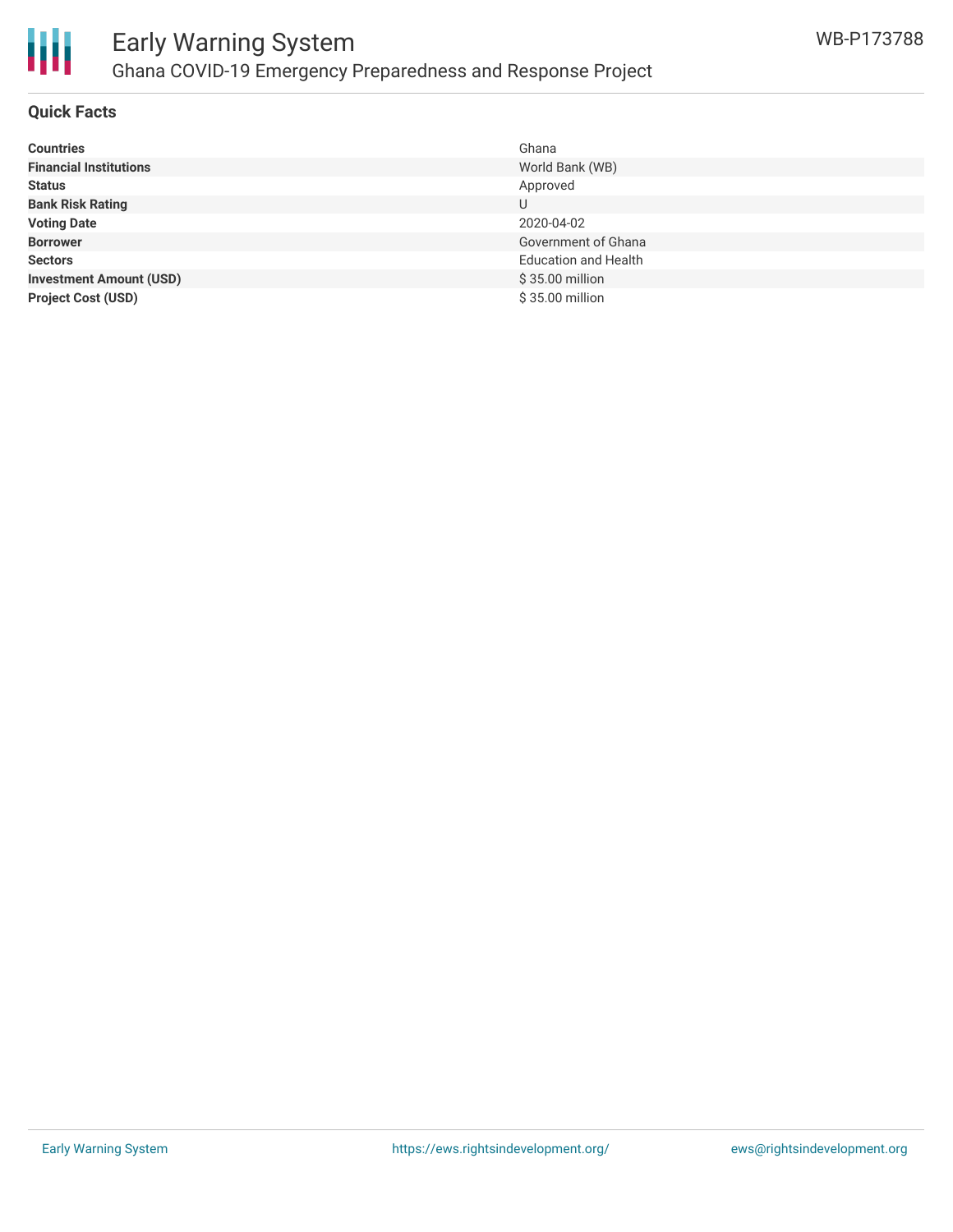

## **Project Description**

According to bank documents, the proposed World Bank funding will support Ghana's emergency response to Covid-19 and "strengthen national systems for public health preparedness."

Project components are:

- 1) Emergency Covid-19 Respose
	- Case detection, confirmation, contact tracing, recording and reporting
	- Containment, isolation and treatment
	- Social and financial support to households
	- Health system strengthening

2) Strenghtening multi-sector, national institutions and platforms for policy development and coordination of prevention and preparedness using One Health approach

- 3) Community engagement and risk communication
- 4) Implementation Management, Monitoring and Evaluation and Project Management

The bank has classified this project as having a Substantial environmental risk category and a Substantial social risk category.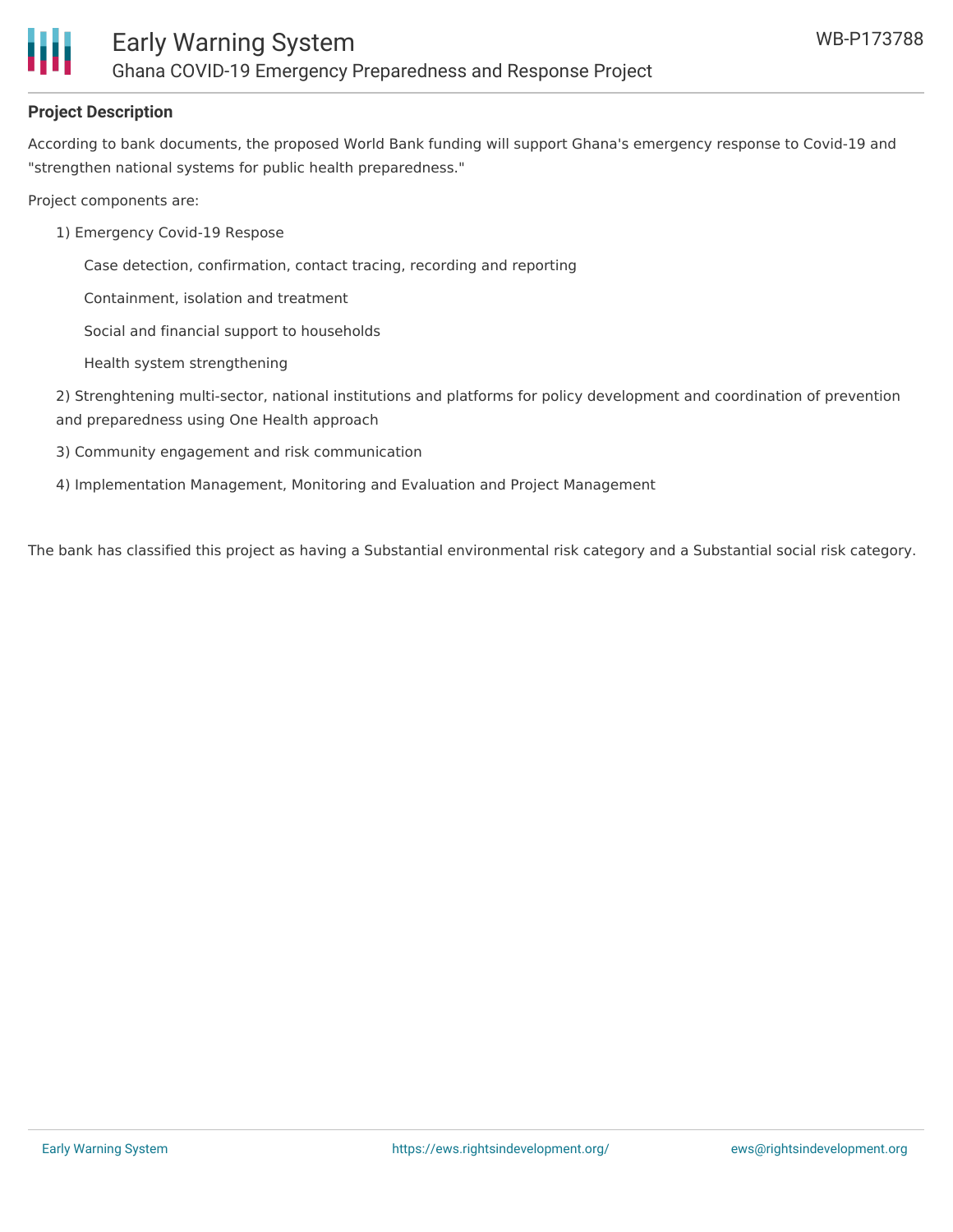

## **Investment Description**

World Bank (WB)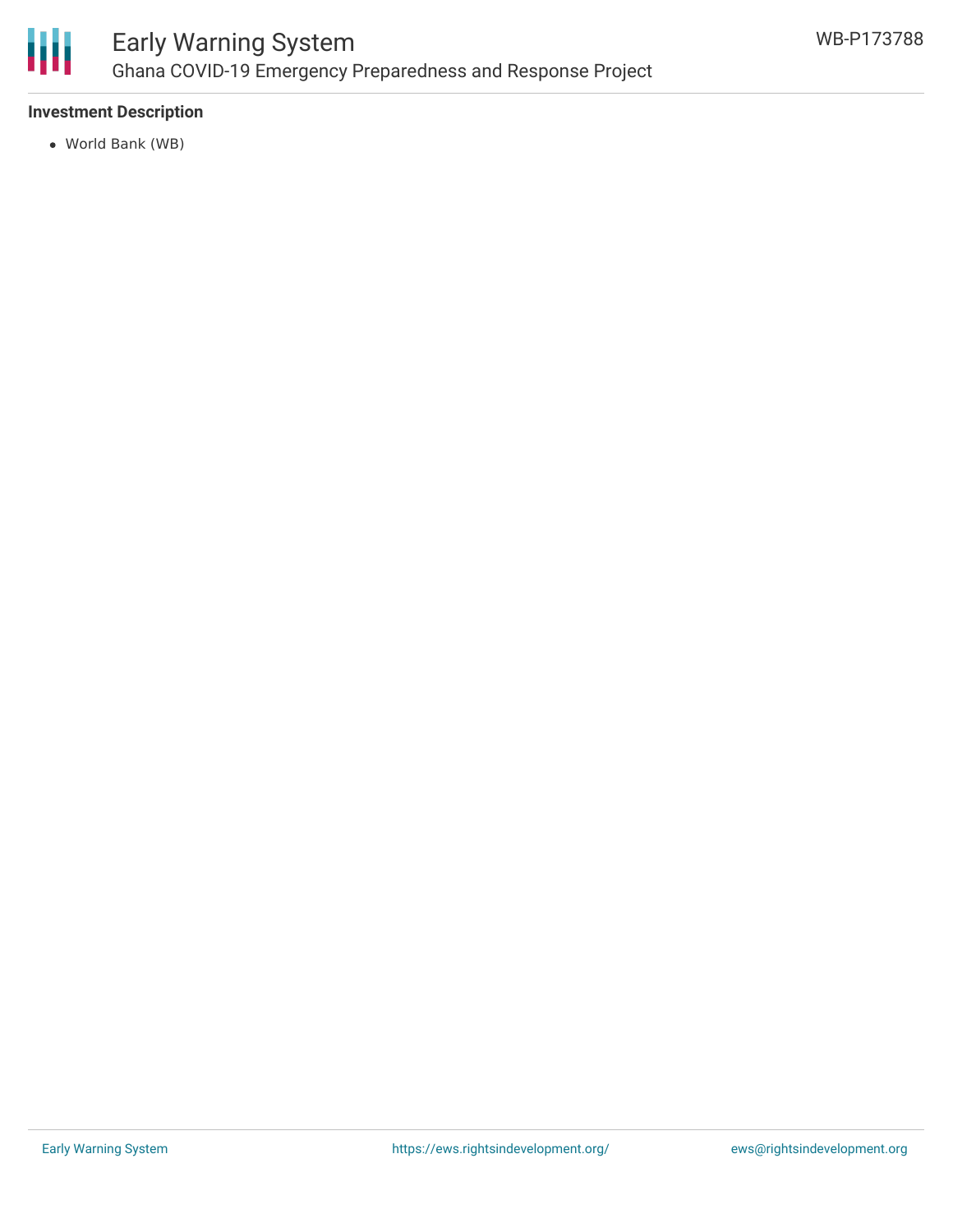

### **Contact Information**

#### **World Bank**

Anthony Theophilus Seddoh / Senior Operations Officer / 5241+4612 / [assedoh@ifc.org](mailto:assedoh@ifc.org)

#### **Borrower / Client / Recipient**

Republic of Ghana

Ken Ofori - Attah / Minister, Ministry of Finance / [ken.ofori-atta@mofep.gov.gh](mailto:ken.ofori-atta@mofep.gov.gh)

#### **Implementing Agencies**

Ghana Health Services

Patrick Aboagye / Director General / yaboagye2003@yahoo.com

Franklin Asiedu Bekoe / Deputy Director, Surveillance and Head, Emergency Operations / [kofi2711@gmail.com](mailto:kofi2711@gmail.com)

#### Ministry of Health

Nana Kwabena Adeji Mensah / Chief Director / [kadjeimensah@gmail.com](mailto:kadjeimensah@gmail.com)

Emmanual Odame / Director, Policy Planning, Monitoring and Evaluation / [joeankra@yahoo.com](mailto:joeankra@yahoo.com)

#### ACCOUNTABILITY MECHANISM OF WORLD BANK

The World Bank Inspection Panel is the independent complaint mechanism and fact-finding body for people who believe they are likely to be, or have been, adversely affected by a World Bank-financed project. If you submit a complaint to the Inspection Panel, they may investigate to assess whether the World Bank is following its own policies and procedures for preventing harm to people or the environment. You can contact the Inspection Panel or submit a complaint by emailing ipanel@worldbank.org. You can learn more about the Inspection Panel and how to file a complaint at: http://ewebapps.worldbank.org/apps/ip/Pages/Home.aspx.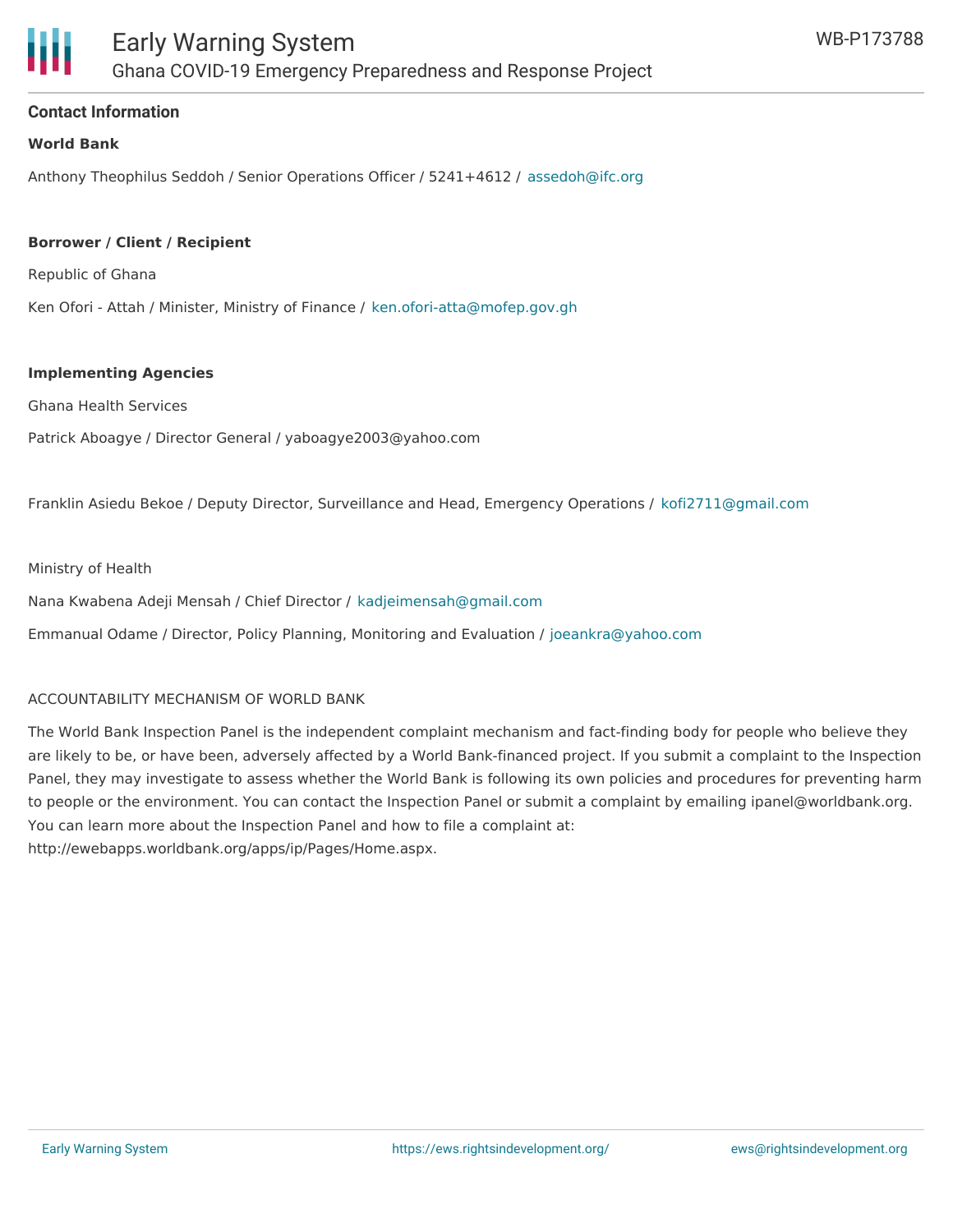

## Early Warning System

Ghana COVID-19 Emergency Preparedness and Response Project

#### **Bank Documents**

- Appraisal [Environmental](https://ewsdata.rightsindevelopment.org/files/documents/88/WB-P173788_N7LegyW.pdf) and Social Review Summary (ESRS) Ghana COVID-19 Emergency Preparedness and [Original Source]
- [Environmental](https://ewsdata.rightsindevelopment.org/files/documents/88/WB-P173788_P7pLU5m.pdf) and Social Commitment Plan (ESCP) Ghana COVID-19 Emergency Preparedness and Response [\[Original](http://documents.worldbank.org/curated/en/993841585070904693/pdf/Environmental-and-Social-Commitment-Plan-ESCP-Ghana-COVID-19-Emergency-Preparedness-and-Response-Project-P173788.pdf) Source]
- [Environmental](https://ewsdata.rightsindevelopment.org/files/documents/88/WB-P173788_tPcWbq1.pdf) and Social Commitment Plan (ESCP) Ghana COVID-19 Emergency Preparedness and Response [\[Original](http://documents.worldbank.org/curated/en/960671585231767493/pdf/Environmental-and-Social-Commitment-Plan-ESCP-Ghana-COVID-19-Emergency-Preparedness-and-Response-Project-P173788.pdf) Source]
- Project Information Document Ghana COVID-19 Emergency [Preparedness](https://ewsdata.rightsindevelopment.org/files/documents/88/WB-P173788.pdf) and Response Project P173788 [Original Source]
- Stakeholder Engagement Plan (SEP) Ghana COVID-19 Emergency [Preparedness](https://ewsdata.rightsindevelopment.org/files/documents/88/WB-P173788_3MCMvQL.pdf) and Response Project P17 [Original Source]